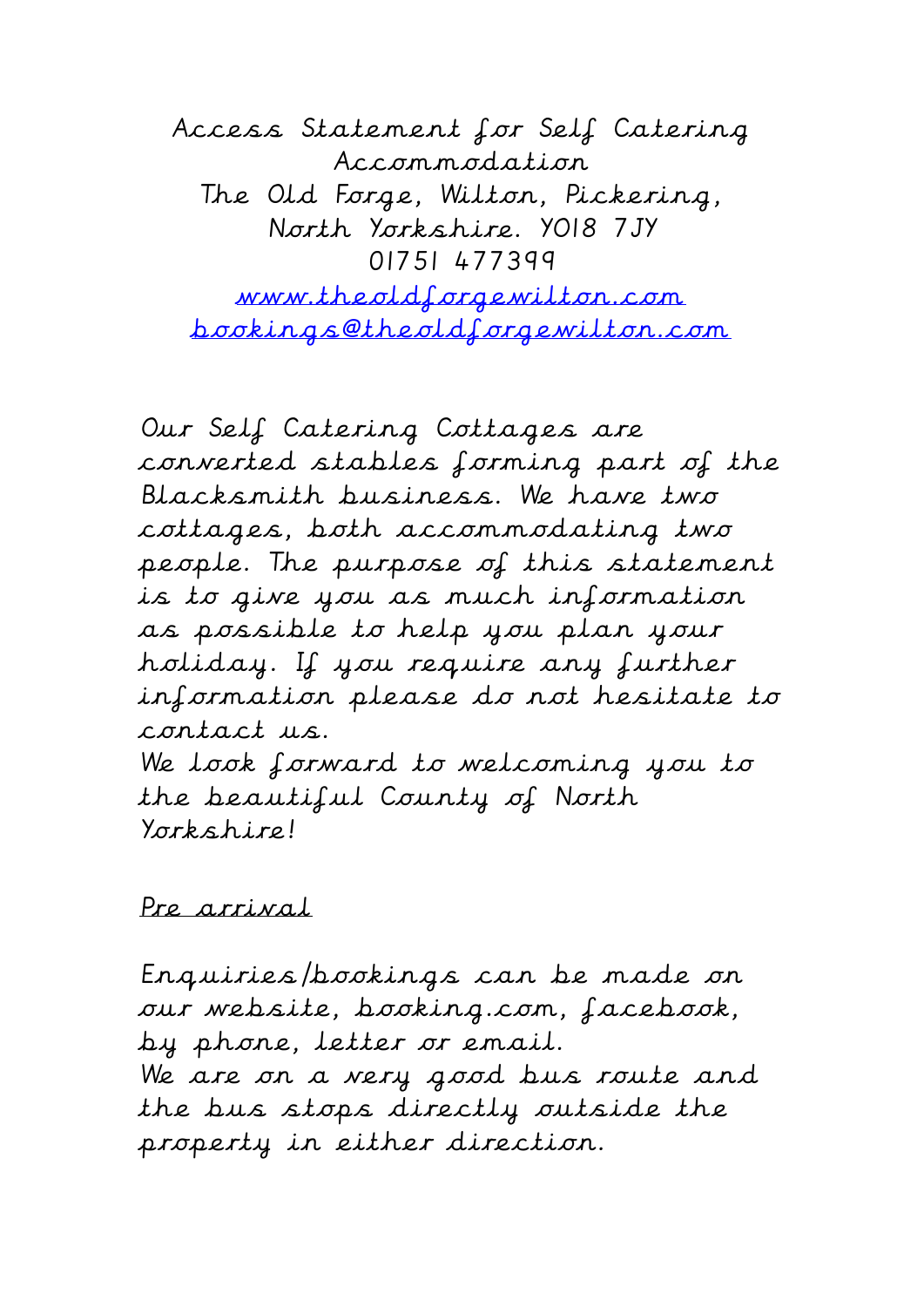The nearest railway station is Malton, which is about 8 miles away, where there are taxis available.

## Arrival and parking

We have private parking in our courtyard, which can accommodate up to 5 cars with considerate parking. The courtyard is block paving with a slight slope and a little uneven in parts. There is a graveled area alongside the cottages to allow for easy unloading. The main reception door is opposite the gate with a doorbell on the right hand side at eye level. Arrival time is between 1600 and 1800 unless otherwise arranged. Cottage Accommodation

The Cottages are accessed through a picket fence and gate from the gravel parking area. There is a raised patio area with raised beds containing shrubs. Tables and chairs with umbrellas and a charcoal barbeque are provided for general use. (Coals are not provided).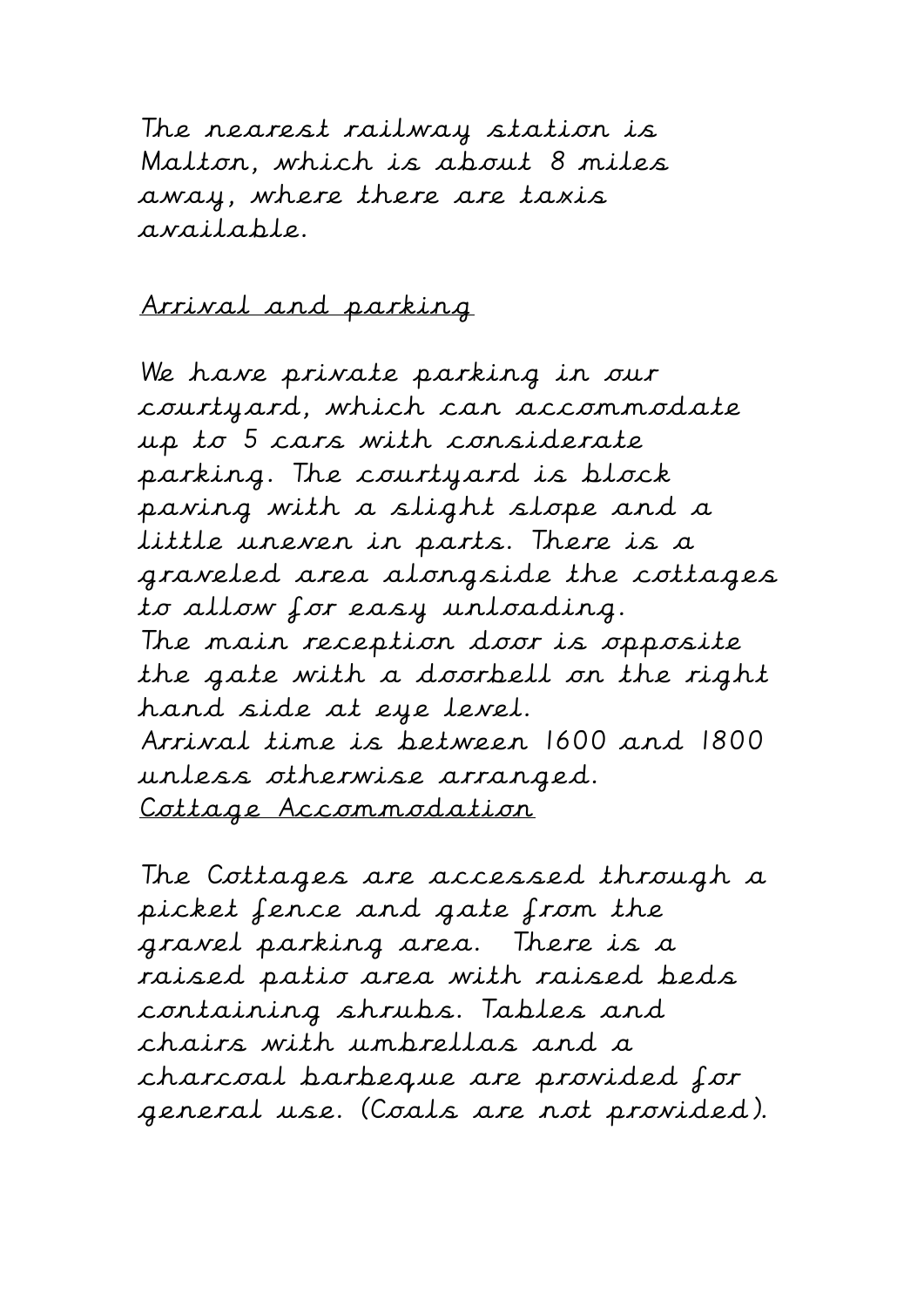The main door leads into the Lounge/Dining area, which is equipped with a two seater leather sofa, drop leaf dining table and chairs, chest of drawers and bookshelf. There is a wall mounted flat screen TV with DVD player and Radio Alarm/Docking station. This leads into a fully equipped kitchen area containing electric cooker, microwave, fridge, washer/dryer, slow cooker, coffee machine and fitted cupboards containing cooking equipment and crockery. Complimentary Tea, Coffee, Sugar, Milk, Bread, Butter and Eggs are provided on your arrival. From the kitchen there is a door leading to the bathroom containing Bath, overbath shower, toilet and washbasin.

From the Lounge area there are some stairs leading to a mezzanine bedroom where there is a double bed and bedside table.

All linen is provided.

There are folders in each cottage containing useful information and emergency proceedures

We are a non-smoking establishment but ashtrays can be provided for